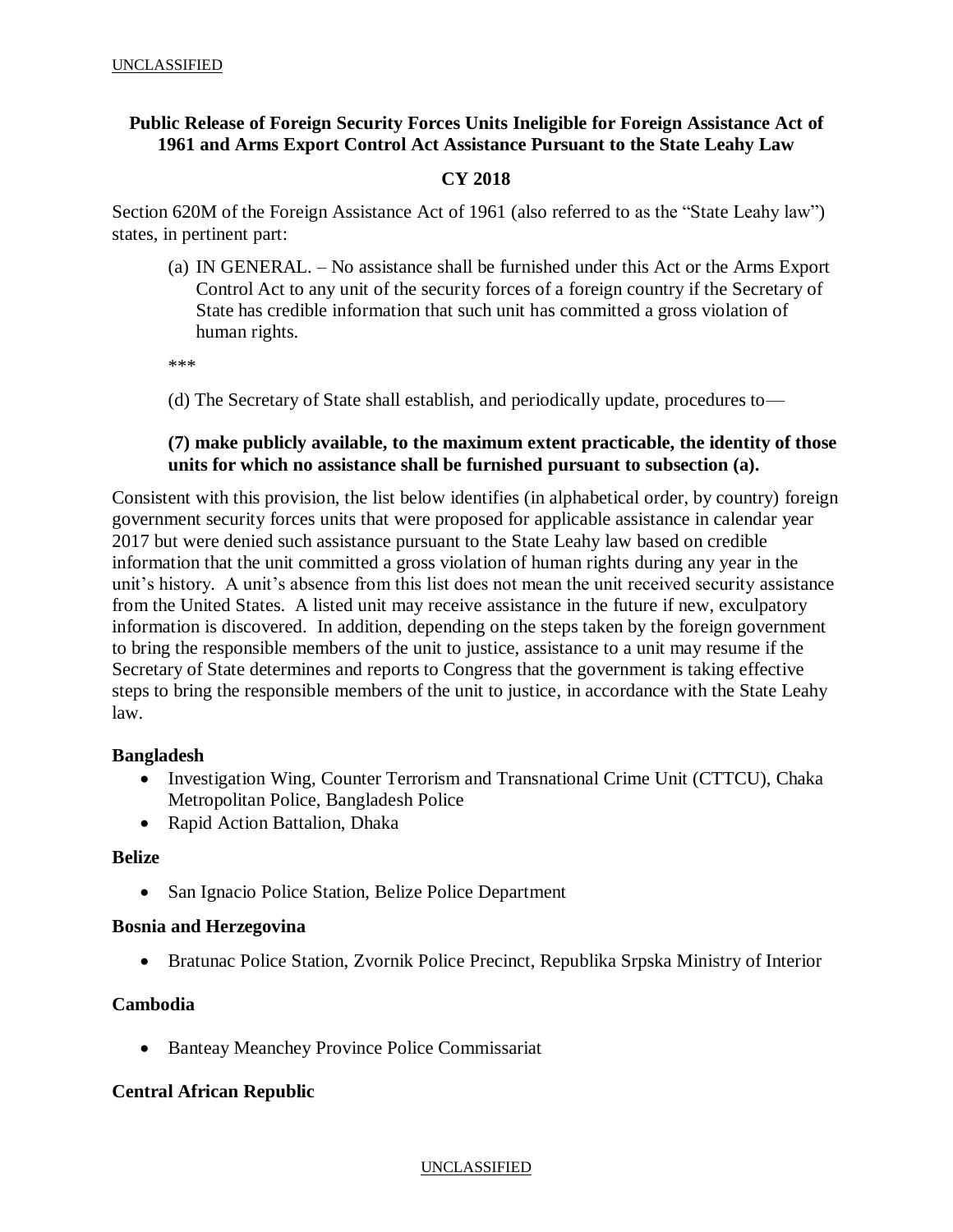Presidential Guard

## **Georgia**

- Gurjaani Criminal Police Station
- Zugdidi Patrol Police Station

## **Guyana**

- Leonora Police Station
- Turkeyen Police Station

### **Honduras**

- Anti-extortion National Force
- Metropolitan Prevention Unit UMEP No. 1, District 2

## **Libya**

Ain Zara Prison, Tripoli, Judicial Police, Ministry of Justice

### **Mexico**

- Aguascalientes State Government, Aguascalientes State Attorney General's Office, General Commission of the Ministerial Police
- Attorney General of the Republic, Deputy Attorney General's office of Specialized Organized Crime Investigation, Specialized Unit Investigating Kidnappings
- Baja California Secretariat of Public Security, Direcorate of the Preventive State Police, Operative Sub-Directorate, Operative and Prevention Coordination
- Baja California Secretariat of Public Security, Directorate of the Preventive State Police, Sub-Directorate of Investigation, Coordination for Crime Prevention
- Federal Police, Regional Security Division, Northeast Zone Regional Coordination, Coahuila State Coordination, Torreon Station
- Federal Police, Office of the General Commissioner, Intelligence Division, Coordination of Undercover Operations, General Directorate of Infiltration Operations
- Jalisco State Attorney General's Office, Central Prosecutor's Office, General Directorate of Special Investigations, Directorate of the Investigation Unit Against Kidnapping
- Jalisco State Attorney General's Office, Regional Prosecutor's Office, Directorate of Investigation Against Drug Trafficking
- Oaxaca Secretariat of Public Security, State Police Commission, Head of Staff, Coordination of Plans and Operations, Division of Operations Deployment
- San Luis Potosi State Attorney General's Office, Directorate of the Ministerial Police, Operational Directorate of the Ministerial Police, Homicides Coordination

### UNCLASSIFIED